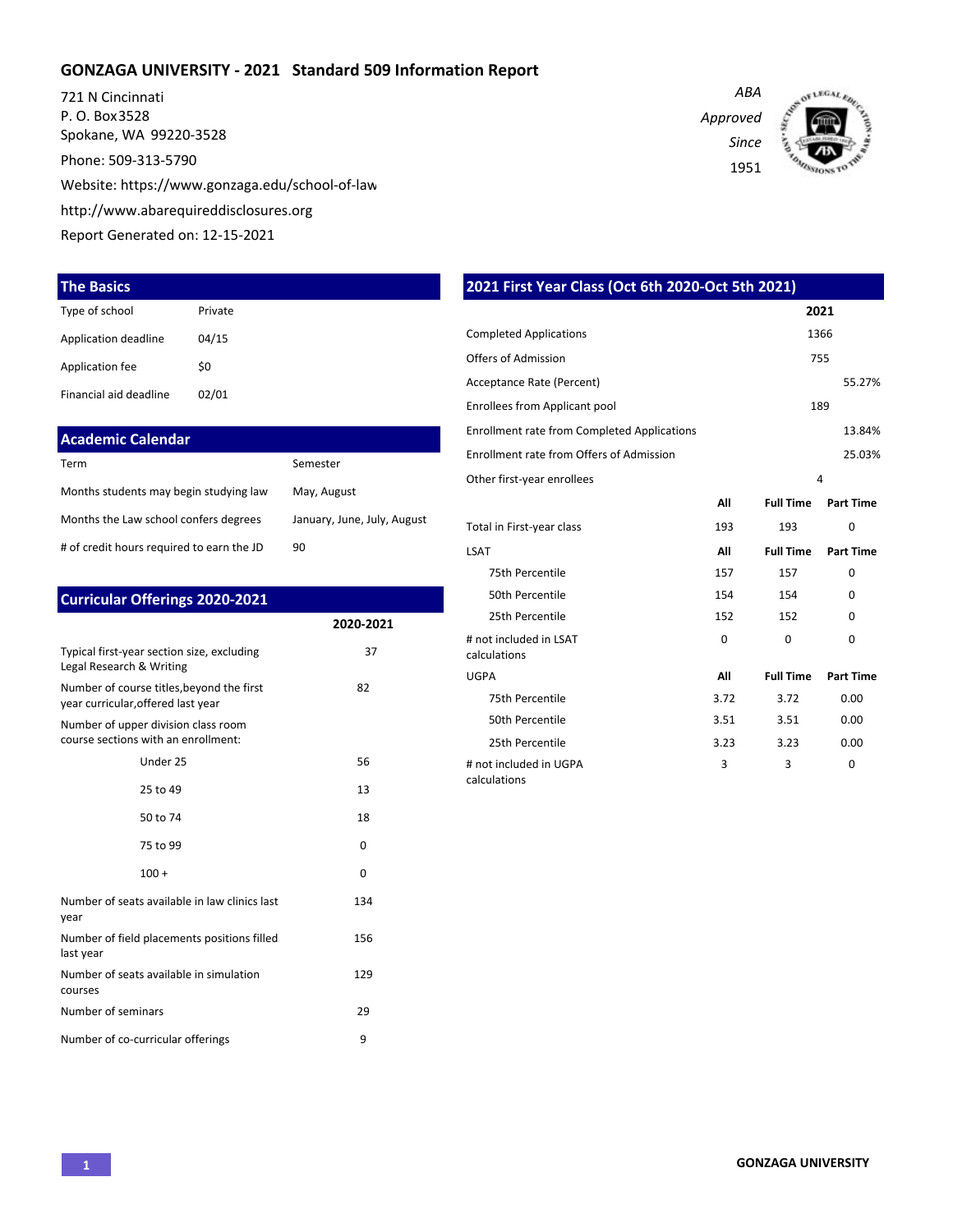| J.D Enrollment as of October 5th 2021     |          |                |                |                 |                |                |              |                |                |                |              |              |                |
|-------------------------------------------|----------|----------------|----------------|-----------------|----------------|----------------|--------------|----------------|----------------|----------------|--------------|--------------|----------------|
|                                           | JD1      |                |                | JD <sub>2</sub> |                |                |              |                |                | JD3            |              | Total        |                |
|                                           | T        | M              | W              | $\Omega$        | T              | M              | W            | O              | т              | М              | W            | O            | T              |
| Hispanics of any race                     | 28       | 11             | 17             | $\Omega$        | 19             | 10             | 8            | $\mathbf{1}$   | 14             | 7              | 7            | $\Omega$     | 61             |
| American Indian or Alaska Native          | $\Omega$ | $\Omega$       | $\Omega$       | $\Omega$        | $\mathbf{1}$   | $\Omega$       | $\mathbf{1}$ | 0              | $\mathbf{1}$   | $\mathbf{1}$   | $\Omega$     | $\Omega$     | $\overline{2}$ |
| Asian                                     | 8        | $\overline{2}$ | 6              | $\Omega$        | 2              | $\mathbf{1}$   | $\mathbf{1}$ | 0              | $\overline{2}$ | 0              | 2            | 0            | 12             |
| <b>Black or African American</b>          | 1        | $\mathbf{1}$   | 0              | $\Omega$        | $\overline{2}$ | $\mathbf{1}$   | $\mathbf{1}$ | 0              | 3              | $\overline{2}$ | $\mathbf{1}$ | 0            | 6              |
| Native Hawaiian or Other Pacific Islander | $\Omega$ | 0              | $\Omega$       | $\Omega$        | $\Omega$       | $\Omega$       | $\Omega$     | 0              | $\Omega$       | $\Omega$       | $\mathbf 0$  | 0            | 0              |
| Two or More Races                         | 15       | 8              | $\overline{7}$ | $\Omega$        | 11             | 6              | 5            | 0              | 3              | 2              | 1            | 0            | 29             |
| <b>Total Minority</b>                     | 52       | 22             | 30             | $\Omega$        | 35             | 18             | 16           | $\mathbf{1}$   | 23             | 12             | 11           | $\Omega$     | 110            |
| White                                     | 138      | 57             | 79             | $\overline{2}$  | 86             | 45             | 40           | $\mathbf{1}$   | 104            | 43             | 60           | $\mathbf{1}$ | 328            |
| Nonresident Alien                         | 1        | 1              | $\Omega$       | $\Omega$        | $\Omega$       | $\Omega$       | $\Omega$     | 0              | $\mathbf{1}$   | $\Omega$       | 1            | $\Omega$     | $\overline{2}$ |
| Race and Ethnicity Unknown                | 3        | 1              | $\overline{2}$ | 0               | 2              | $\overline{2}$ | 0            | 0              | 4              | 3              | 1            | 0            | 9              |
| Total                                     | 194      | 81             | 111            | $\overline{2}$  | 123            | 65             | 56           | $\overline{2}$ | 132            | 58             | 73           | 1            | 449            |

| <b>Faculty Resources 2020 - 2021</b> |                  |        |       |                    |       |  |  |  |  |  |  |
|--------------------------------------|------------------|--------|-------|--------------------|-------|--|--|--|--|--|--|
|                                      | Male             | Female | Other | People<br>of Color | Total |  |  |  |  |  |  |
| Full-time faculty<br>members         | 12               | 13     | 0     | 7                  | 25    |  |  |  |  |  |  |
| Non-full-time faculty                | 20               | 20     | 0     | 5                  | 40    |  |  |  |  |  |  |
| Total                                | 32               | 33     | 0     | 12                 | 65    |  |  |  |  |  |  |
|                                      | <b>Full Time</b> |        |       | <b>Part Time</b>   | Total |  |  |  |  |  |  |
| Librarians                           | 5                |        |       | 0                  | 5     |  |  |  |  |  |  |
| Administrators                       |                  | 7      |       | 0                  | 7     |  |  |  |  |  |  |

# **J.D. Degrees Awarded 2020-2021**

| Hispanics of any race                     | 9              |
|-------------------------------------------|----------------|
| American Indian or Alaska Native          | $\mathbf{1}$   |
| Asian                                     | $\overline{2}$ |
| Black or African American                 | 0              |
| Native Hawaiian or Other Pacific Islander | 0              |
| Two or More Races                         | 4              |
| <b>Total Minority</b>                     | 16             |
| White                                     | 116            |
| Nonresident Alien                         | 3              |
| Race and Ethnicity Unknown                | 8              |
| Total                                     | 143            |

| <b>1L Tuition and Fees 2021 - 2022</b> |          |                |              |                |       |                |  |  |  |  |  |  |
|----------------------------------------|----------|----------------|--------------|----------------|-------|----------------|--|--|--|--|--|--|
| Per Annual:                            | Resident | Annual<br>Fees | Non-Resident | Annual<br>Fees | Other | Annual<br>Fees |  |  |  |  |  |  |
| Full-Time                              | \$0      | \$0            | \$0          | \$0            | \$0   | \$0            |  |  |  |  |  |  |
| Part-Time                              | \$0      | \$0            | \$0          | \$0            |       |                |  |  |  |  |  |  |
| <b>Per Credit:</b>                     | Resident | Annual<br>Fees | Non-Resident | Annual<br>Fees | Other | Annual<br>Fees |  |  |  |  |  |  |
| Full-Time                              | \$1,589  | \$165          | \$1,589      | \$165          | \$0   | \$0            |  |  |  |  |  |  |
| Part-Time                              | \$0      | \$0            | \$0          | \$0            |       |                |  |  |  |  |  |  |
| <b>Tuition Guarantee Program</b>       |          |                | No           |                |       |                |  |  |  |  |  |  |

# **Grants and Scholarships 2020-2021**

|                                 | <b>Total</b> |     | <b>Full Time</b> |                | <b>Part Time</b> |   |  |  |
|---------------------------------|--------------|-----|------------------|----------------|------------------|---|--|--|
|                                 | #            | %   | #                | %              | #                | % |  |  |
| Total # of students             | 432          | 100 | 432              | 100            | $\Omega$         | 0 |  |  |
| Total # receiving<br>grants     | 422          | 98  | 422              | 98             | 0                | 0 |  |  |
| Less than 1/2 tuition           | 169          | 39  | 169              | 39             | 0                | O |  |  |
| Half to full tuition            | 243          | 56  | 243              | 56             | $\Omega$         | 0 |  |  |
| <b>Full tuition</b>             | 10           | 2   | 10               | $\overline{2}$ | 0                | 0 |  |  |
| More than full tuition          | 0            | 0   | 0                | 0              | 0                | 0 |  |  |
| 75th Percentile grant<br>amount |              |     | \$34,425         |                | \$0              |   |  |  |
| 50th Percentile grant<br>amount |              |     | \$27,844         |                | \$0              |   |  |  |
| 25th Percentile grant<br>amount |              |     | \$23,009         |                | \$0              |   |  |  |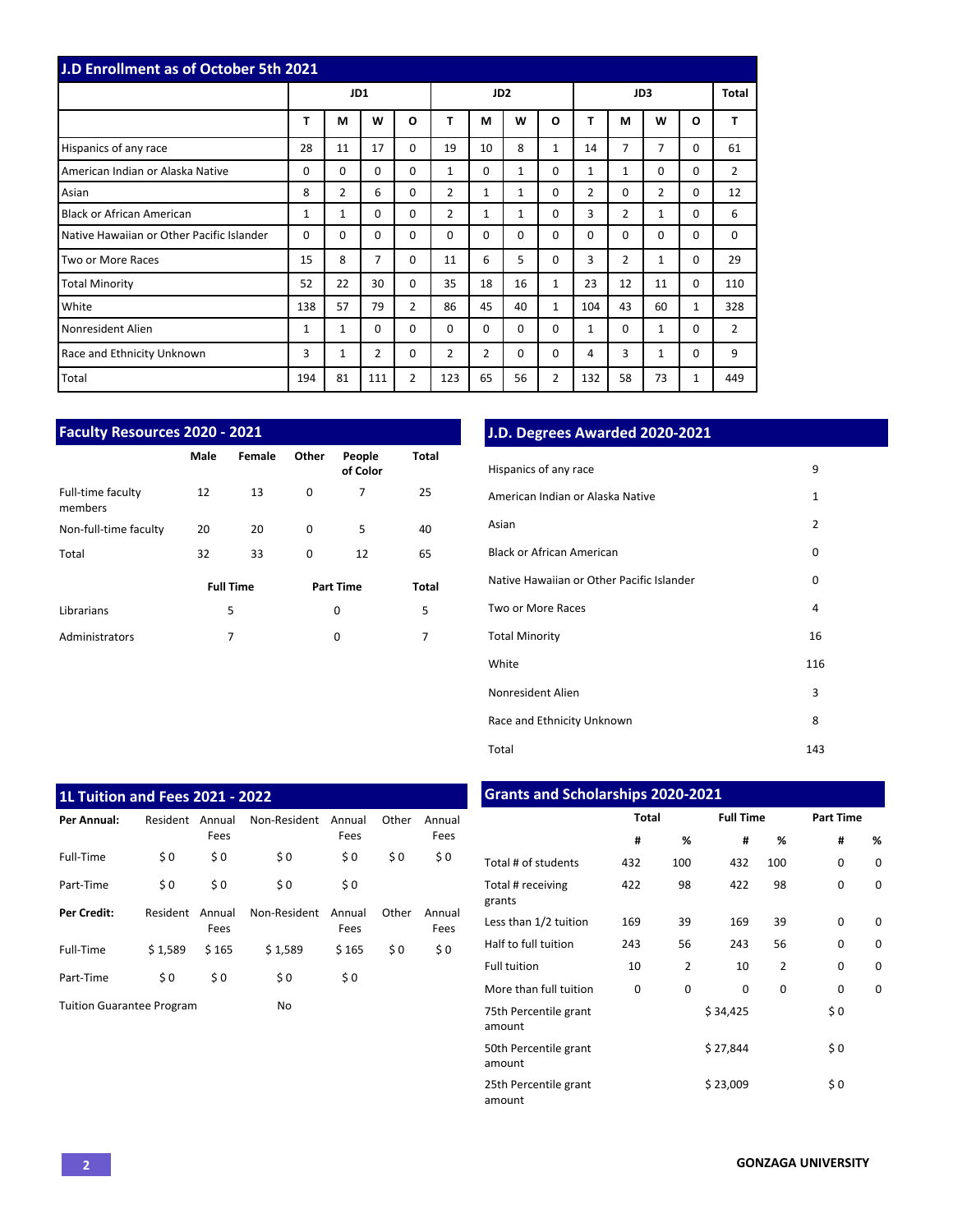### **Living Expenses 2021-2022**

Estimated Living Expenses for singles

| Living on Campus  | \$21,655 |
|-------------------|----------|
| Living Off Campus | \$21,655 |
| Living At Home    | \$21,655 |

| <b>Conditional Scholarships 2020-2021</b> |                 |                         |
|-------------------------------------------|-----------------|-------------------------|
| Students Matriculating in                 | # Entering with | # Reduced or Eliminated |
| 2020-2021 Academic Year                   | 152             | 35                      |
| 2019-2020 Academic Year                   | 135             | 0                       |
| 2018-2019 Academic Year                   | 146             | 33                      |

Please note that due to the COVID-19 pandemic, some schools reduced/eliminated conditional scholarships for the duration of the pandemic.

| <b>Academic Attrition 2020-2021</b>       |                |                |             |                 |     |          |          |          |     |          |          |          |          |     |
|-------------------------------------------|----------------|----------------|-------------|-----------------|-----|----------|----------|----------|-----|----------|----------|----------|----------|-----|
|                                           | JD1            |                |             | JD <sub>2</sub> |     |          |          |          | JD3 |          |          | UL       |          |     |
|                                           | т              | М              | W           | O               | %   | т        | М        | W        | O   | т        | М        | W        | O        | %   |
| Hispanics of any race                     | 1              | 1              | 0           | $\Omega$        | 3.8 | 0        | $\Omega$ | $\Omega$ | 0   | $\Omega$ | $\Omega$ | 0        | 0        | 0.0 |
| American Indian or Alaska Native          | $\Omega$       | $\mathbf 0$    | $\mathbf 0$ | $\Omega$        | 0.0 | 0        | $\Omega$ | $\Omega$ | 0   | $\Omega$ | 0        | 0        | 0        | 0.0 |
| Asian                                     | $\Omega$       | $\Omega$       | $\Omega$    | $\Omega$        | 0.0 | $\Omega$ | $\Omega$ | $\Omega$ | 0   | $\Omega$ | $\Omega$ | $\Omega$ | $\Omega$ | 0.0 |
| <b>Black or African American</b>          | $\Omega$       | $\Omega$       | $\Omega$    | $\Omega$        | 0.0 | 0        | $\Omega$ | $\Omega$ | 0   | $\Omega$ | $\Omega$ | 0        | 0        | 0.0 |
| Native Hawaiian or Other Pacific Islander | $\Omega$       | $\Omega$       | $\Omega$    | $\Omega$        | 0.0 | 0        | $\Omega$ | $\Omega$ | 0   | $\Omega$ | $\Omega$ | 0        | 0        | 0.0 |
| Two or More Races                         | 0              | $\Omega$       | $\Omega$    | $\Omega$        | 0.0 | $\Omega$ | $\Omega$ | $\Omega$ | 0   | $\Omega$ | $\Omega$ | 0        | 0        | 0.0 |
| <b>Total Minority</b>                     | 1              | 1              | 0           | $\Omega$        | 2.2 | 0        | $\Omega$ | $\Omega$ | 0   | $\Omega$ | $\Omega$ | 0        | 0        | 0.0 |
| White                                     | $\overline{2}$ | $\overline{2}$ | $\Omega$    | $\Omega$        | 1.6 | $\Omega$ | $\Omega$ | $\Omega$ | 0   | $\Omega$ | $\Omega$ | 0        | 0        | 0.0 |
| Nonresident Alien                         | $\Omega$       | $\Omega$       | $\Omega$    | $\Omega$        | 0.0 | $\Omega$ | $\Omega$ | $\Omega$ | 0   | $\Omega$ | $\Omega$ | 0        | 0        | 0.0 |
| Race and Ethnicity Unknown                | $\Omega$       | $\Omega$       | $\Omega$    | $\Omega$        | 0.0 | 0        | $\Omega$ | $\Omega$ | 0   | $\Omega$ | $\Omega$ | 0        | 0        | 0.0 |
| Total                                     | 3              | 3              | 0           | 0               | 1.8 | 0        | $\Omega$ | 0        | 0   | 0        | 0        | 0        | 0        | 0.0 |

| <b>Other Attrition 2020-2021</b>          |     |          |                |          |                 |          |          |             |          |             |                |          |          |      |
|-------------------------------------------|-----|----------|----------------|----------|-----------------|----------|----------|-------------|----------|-------------|----------------|----------|----------|------|
|                                           | JD1 |          |                |          | JD <sub>2</sub> |          |          |             | JD3      |             |                |          | UL       |      |
|                                           | Т   | М        | W              | O        | %               | T        | М        | W           | $\Omega$ | т           | М              | W        | $\Omega$ | %    |
| Hispanics of any race                     | 0   | 0        | $\Omega$       | $\Omega$ | 0.0             | $\Omega$ | $\Omega$ | $\Omega$    | $\Omega$ | $\Omega$    | $\Omega$       | $\Omega$ | 0        | 0.0  |
| American Indian or Alaska Native          | 0   | 0        | $\Omega$       | $\Omega$ | 0.0             | $\Omega$ | $\Omega$ | $\Omega$    | $\Omega$ | $\mathbf 1$ | $\mathbf{1}$   | $\Omega$ | 0        | 33.3 |
| Asian                                     | 0   | 0        | $\Omega$       | $\Omega$ | 0.0             | 0        | $\Omega$ | $\Omega$    | $\Omega$ | 0           | $\Omega$       | $\Omega$ | $\Omega$ | 0.0  |
| <b>Black or African American</b>          | 0   | 0        | $\Omega$       | $\Omega$ | 0.0             | $\Omega$ | $\Omega$ | 0           | $\Omega$ | 0           | $\Omega$       | $\Omega$ | 0        | 0.0  |
| Native Hawaiian or Other Pacific Islander | 0   | 0        | $\Omega$       | 0        | 0.0             | 0        | $\Omega$ | $\Omega$    | $\Omega$ | 0           | $\Omega$       | $\Omega$ | 0        | 0.0  |
| Two or More Races                         | 0   | 0        | $\Omega$       | 0        | 0.0             | $\Omega$ | $\Omega$ | $\Omega$    | $\Omega$ | 0           | $\Omega$       | $\Omega$ | 0        | 0.0  |
| <b>Total Minority</b>                     | 0   | $\Omega$ | $\Omega$       | $\Omega$ | 0.0             | $\Omega$ | $\Omega$ | $\Omega$    | $\Omega$ | $\mathbf 1$ | $\mathbf{1}$   | $\Omega$ | $\Omega$ | 2.7  |
| White                                     | 3   | 1        | $\overline{2}$ | 0        | 2.4             | $\Omega$ | $\Omega$ | $\mathbf 0$ | $\Omega$ | $\Omega$    | $\Omega$       | $\Omega$ | 0        | 0.0  |
| Nonresident Alien                         | 0   | $\Omega$ | $\Omega$       | $\Omega$ | 0.0             | $\Omega$ | $\Omega$ | $\Omega$    | $\Omega$ | 0           | $\Omega$       | $\Omega$ | 0        | 0.0  |
| <b>Race and Ethnicity Unknown</b>         | 0   | $\Omega$ | $\Omega$       | 0        | 0.0             | $\Omega$ | $\Omega$ | $\Omega$    | $\Omega$ | $\mathbf 1$ | $\mathbf{1}$   | $\Omega$ | $\Omega$ | 7.7  |
| Total                                     | 3   | 1        | $\overline{2}$ | 0        | 1.8             | 0        | $\Omega$ | 0           | $\Omega$ | 2           | $\overline{2}$ | 0        | 0        | 0.8  |